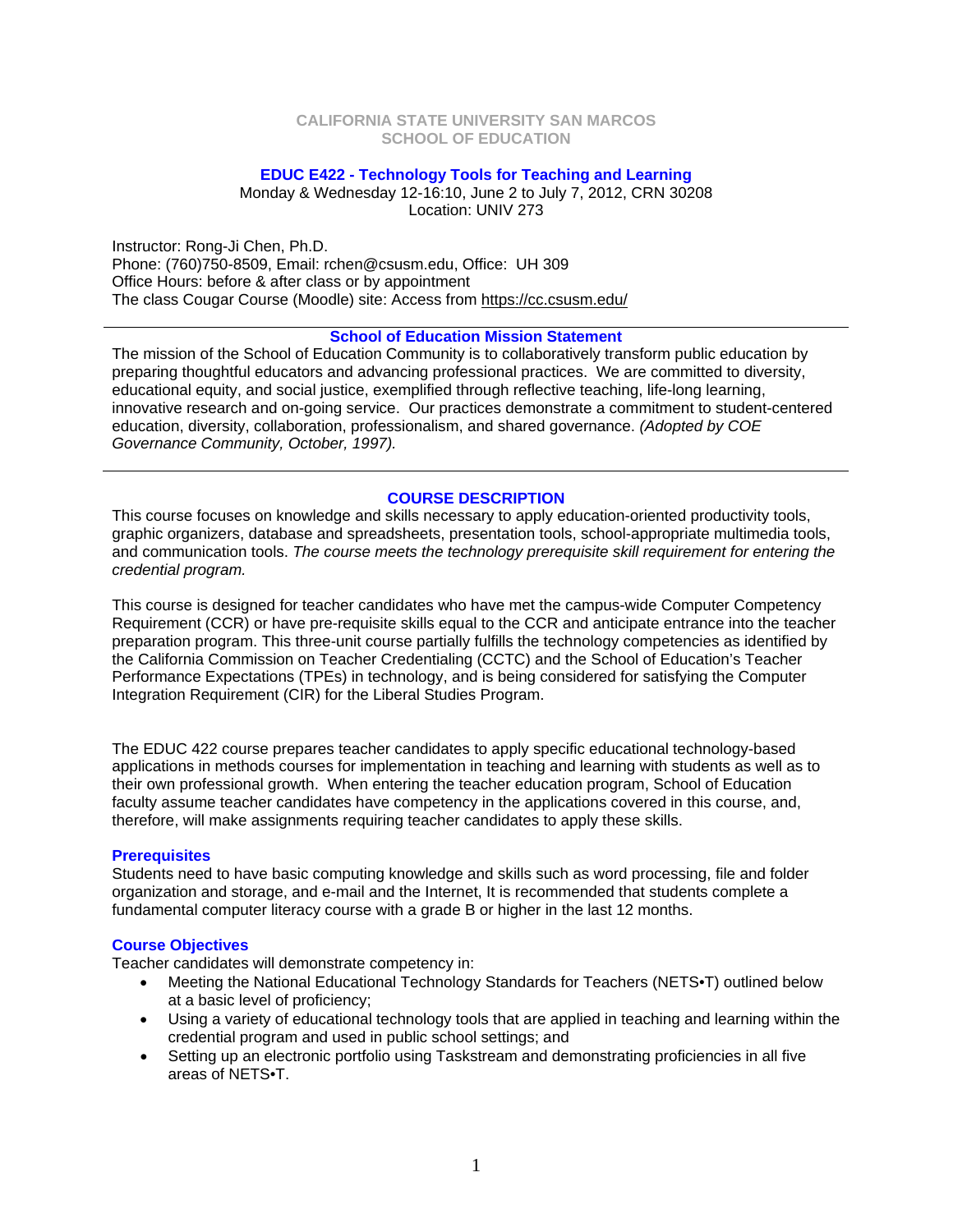# **Required Supplies**

There is no required text for this course. Instead, you will need the following:

- ISTE online student membership.
- Taskstream membership: http://www.taskstream.com.
- One mass storage device, e.g., USB flash drive (4 GB or larger)
- Use of a digital video camera for the video project. A personal camera may be used, OR checkout is available from Kellogg library on  $2^{nd}$  floor.

It is not necessary to purchase the educational software, as many of the specific software titles are available on the Web in demo-version and/or available on campus.

#### **Recommended Text (optional)**

Solomon, G., & Schrum, L. (2010). *Web 2.0 how-to for educators*. Washington, DC: International Society for Technology in Education.

# **STUDENT LEARNING OUTCOMES**

# **Teacher Performance Expectation (TPE) Competencies**

This course is designed to help teachers seeking a California teaching credential to develop the skills, knowledge, and attitudes necessary to assist schools and district in implementing effective programs for all students. The successful candidate will be able to merge theory and practice in order to realize a comprehensive and extensive educational program for all students. You will be required to formally address TPE 14: CSUSM Educational Technology (based on ISTE NETS•T: see below)

The following TPEs are also addressed in this course:

- TPE 4 Making Content Accessible (NETS•T I and II)
- TPE 5 Student Engagement (NETS•T I and II)
- TPE 6 Developmentally Appropriate Teaching Practices (NETS•T I, and II)
- TPE 7 Teaching English Language Learners (NETS•T II and IV)
- TPE 12 Professional, legal and ethical (NETS•T IV)
- TPE 13 Professional Growth (NETS•T V)

The course also addresses Special Education Standards by California Commission on Teacher Credentialing:

- Multiple and Single Subject Program Standard 13: Preparation to Teach Special Populations (Students with Special Needs) in the General Education Classroom
- Preliminary Education Specialist Program Design Standard 6: Using Educational and Assistive **Technology**

# **ISTE National Educational Technology Standards (NETS•T) and Performance Indicators for Teachers**

Effective teachers model and apply the National Educational Technology Standards for Students (NETS•S) as they design, implement, and assess learning experiences to engage students and improve learning; enrich professional practice; and provide positive models for students, colleagues, and the community. All teachers should meet the following standards and performance indicators. Teachers:

#### **I. Facilitate and Inspire Student Learning and Creativity**

Teachers use their knowledge of subject matter, teaching and learning, and technology to facilitate experiences that advance student learning, creativity, and innovation in both face-to-face and virtual environments. Teachers:

- **a.** promote, support, and model creative and innovative thinking and inventiveness
- **b.** engage students in exploring real-world issues and solving authentic problems using digital tools and resources
- **c.** promote student reflection using collaborative tools to reveal and clarify students' conceptual understanding and thinking, planning, and creative processes
- **d.** model collaborative knowledge construction by engaging in learning with students, colleagues, and others in face-to-face and virtual environments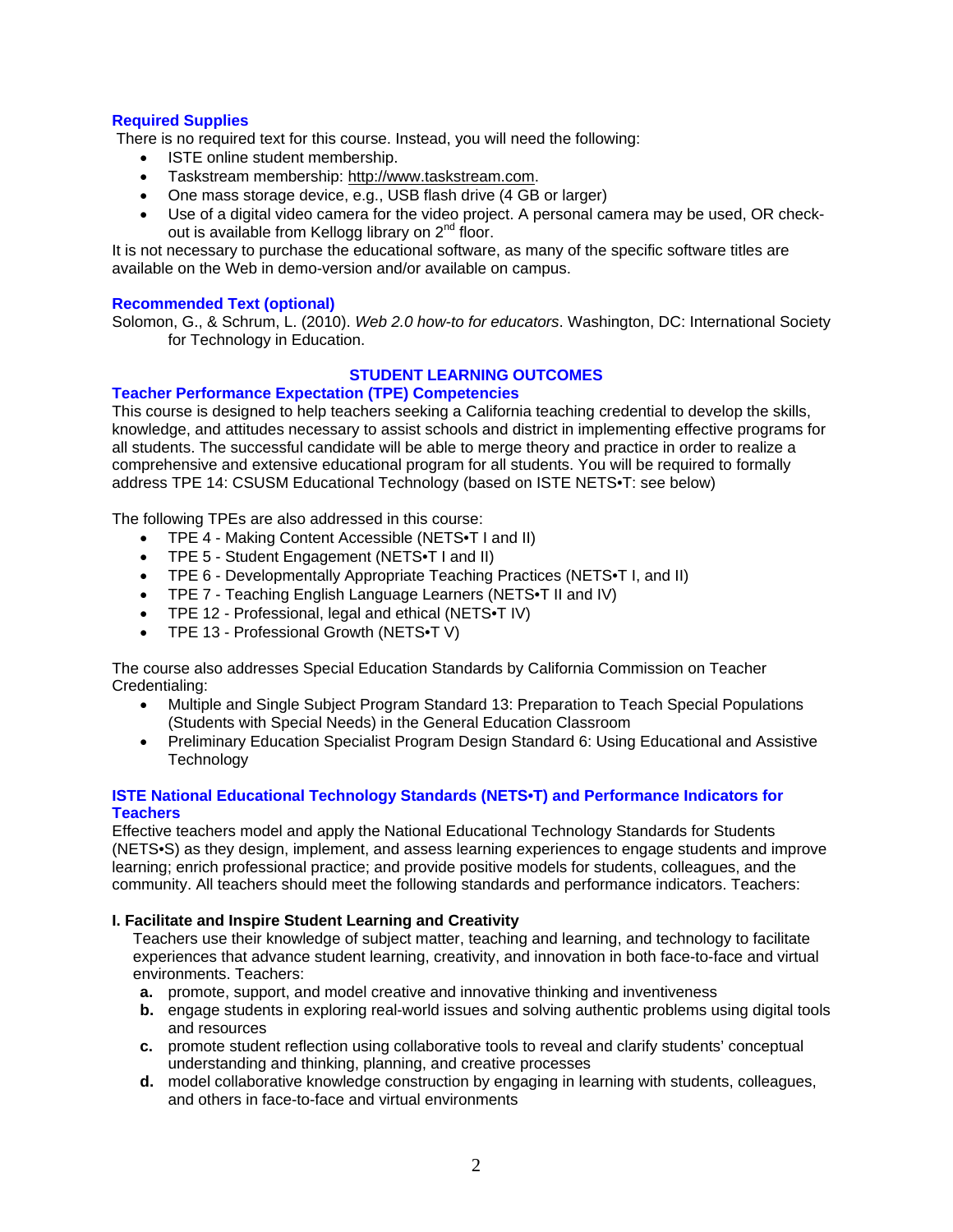# **II. Design and Develop Digital-Age Learning Experiences and Assessments**

Teachers design, develop, and evaluate authentic learning experiences and assessments incorporating contemporary tools and resources to maximize content learning in context and to develop the knowledge, skills, and attitudes identified in the NETS•S. Teachers:

- **a.** design or adapt relevant learning experiences that incorporate digital tools and resources to promote student learning and creativity
- **b.** develop technology-enriched learning environments that enable all students to pursue their individual curiosities and become active participants in setting their own educational goals, managing their own learning, and assessing their own progress
- **c.** customize and personalize learning activities to address students' diverse learning styles, working strategies, and abilities using digital tools and resources
- **d.** provide students with multiple and varied formative and summative assessments aligned with content and technology standards and use resulting data to inform learning and teaching

# **III. Model Digital-Age Work and Learning**

Teachers exhibit knowledge, skills, and work processes representative of an innovative professional in a global and digital society. Teachers:

- **a.** demonstrate fluency in technology systems and the transfer of current knowledge to new technologies and situations
- **b.** collaborate with students, peers, parents, and community members using digital tools and resources to support student success and innovation
- **c.** communicate relevant information and ideas effectively to students, parents, and peers using a variety of digital-age media and formats
- **d.** model and facilitate effective use of current and emerging digital tools to locate, analyze, evaluate, and use information resources to support research and learning

# **IV. Promote and Model Digital Citizenship and Responsibility**

Teachers understand local and global societal issues and responsibilities in an evolving digital culture and exhibit legal and ethical behavior in their professional practices. Teachers:

- **a.** advocate, model, and teach safe, legal, and ethical use of digital information and technology, including respect for copyright, intellectual property, and the appropriate documentation of sources
- **b.** address the diverse needs of all learners by using learner-centered strategies and providing equitable access to appropriate digital tools and resources
- **c.** promote and model digital etiquette and responsible social interactions related to the use of technology and information
- **d.** develop and model cultural understanding and global awareness by engaging with colleagues and students of other cultures using digital-age communication and collaboration tools

# **V. Engage in Professional Growth and Leadership**

Teachers continuously improve their professional practice, model lifelong learning, and exhibit leadership in their school and professional community by promoting and demonstrating the effective use of digital tools and resources. Teachers:

- **a.** participate in local and global learning communities to explore creative applications of technology to improve student learning
- **b.** exhibit leadership by demonstrating a vision of technology infusion, participating in shared decision making and community building, and developing the leadership and technology skills of others
- **c.** evaluate and reflect on current research and professional practice on a regular basis to make effective use of existing and emerging digital tools and resources in support of student learning
- **d.** contribute to the effectiveness, vitality, and self-renewal of the teaching profession and of their school and community

*ISTE (International Society for Technology in Education), 2008*  http://www.iste.org/Content/NavigationMenu/NETS/ForTeachers/2008Standards/NETS\_for\_Teachers\_2008.htm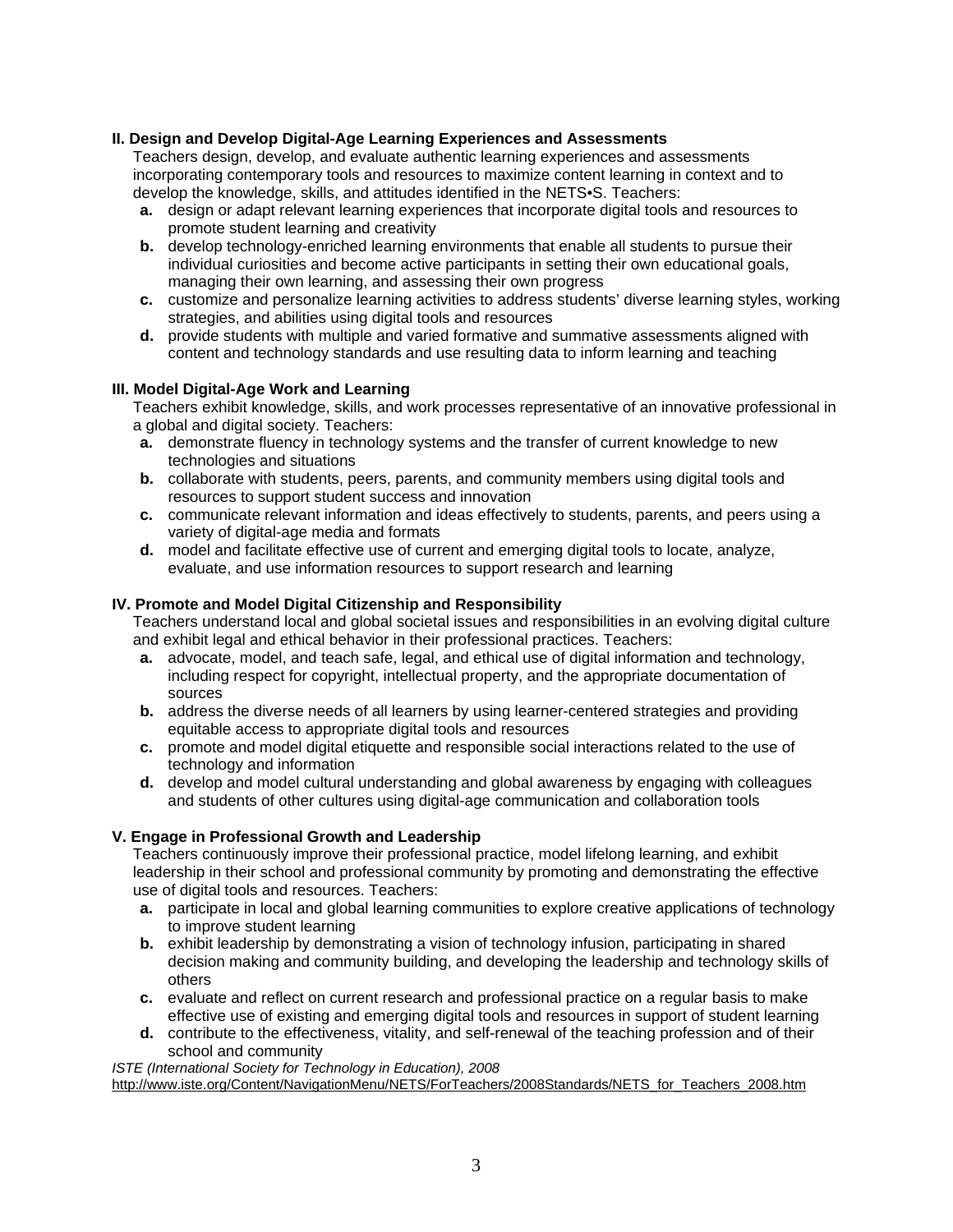# **CSUSM AND SOE POLICIES**

#### **School of Education Attendance Policy**

Due to the dynamic and interactive nature of courses in the School of Education, all students are expected to attend all classes and participate actively. At a minimum, students must attend more than 80% of class time, or s/he may not receive a passing grade for the course at the discretion of the instructor. Individual instructors may adopt more stringent attendance requirements (see below). Should the student have extenuating circumstances, s/he should contact the instructor as soon as possible. (Adopted by the COE Governance Community, December, 1997).

If more than two class sessions are missed or there is excessive tardiness (or leave early) for more than four sessions, the teacher candidate cannot receive higher than a C+. Five points may be deducted from the attendance/participation for a missed class. If extraordinary circumstances occur, please communicate with the instructor.

In addition to attending course sessions, students may need to use campus resources for some assignments. All students must plan times they can work in labs on campus. Students are required to check campus resources and availability of labs. Mac computers are available in ACD 202, ACD 211, UH 271, and SCI2 306 in addition to other locations such as the library  $2^{nd}$  floor. Students are required to use campus issued-email accounts and check email and the class Cougar Course (Moodle) site at least two times per week to communicate with instructor and peers.

#### **CSUSM Academic Honesty Policy**

Students will be expected to adhere to standards of academic honesty and integrity, as outlined in the Student Academic Honesty Policy. All written work and oral presentation assignments must be original work. All ideas/materials that are borrowed from other sources must have appropriate references to the original sources. Any quoted material should give credit to the source and be punctuated with quotation marks.

Students are responsible for honest completion of their work including examinations. There will be no tolerance for infractions. If you believe there has been an infraction by someone in the class, please bring it to the instructor's attention. The instructor reserves the right to discipline any student for academic dishonesty in accordance with the general rules and regulations of the university. Disciplinary action may include the lowering of grades and/or the assignment of a failing grade for an exam, assignment, or the class as a whole.

Incidents of Academic Dishonesty will be reported to the Dean of Students. Sanctions at the University level may include suspension or expulsion from the University.

#### **Plagiarism**

As an educator, it is expected that each student will do his/her own work, and contribute equally to group projects and processes. Plagiarism or cheating is unacceptable under any circumstances. If you are in doubt about whether your work is paraphrased or plagiarized see the Plagiarism Prevention for Students website http://library.csusm.edu/plagiarism/index.html. If there are questions about academic honesty, please consult the University catalog.

#### **Students with Disabilities Requiring Reasonable Accommodations**

Students with disabilities who require reasonable accommodations must be approved for services by providing appropriate and recent documentation to the Office of Disable Student Services (DSS). This office is located in Craven Hall 4300, and can be contacted by phone at (760) 750-4905, or TTY (760) 750-4909. Students authorized by DSS to receive reasonable accommodations should meet with their instructor during office hours or, in order to ensure confidentiality, in a more private setting.

#### **CSUSM Writing Requirement**

The CSUSM writing requirement of 2500 words is met through the completion of course assignments. Therefore, all writing will be looked at for content, organization, grammar, spelling, and format.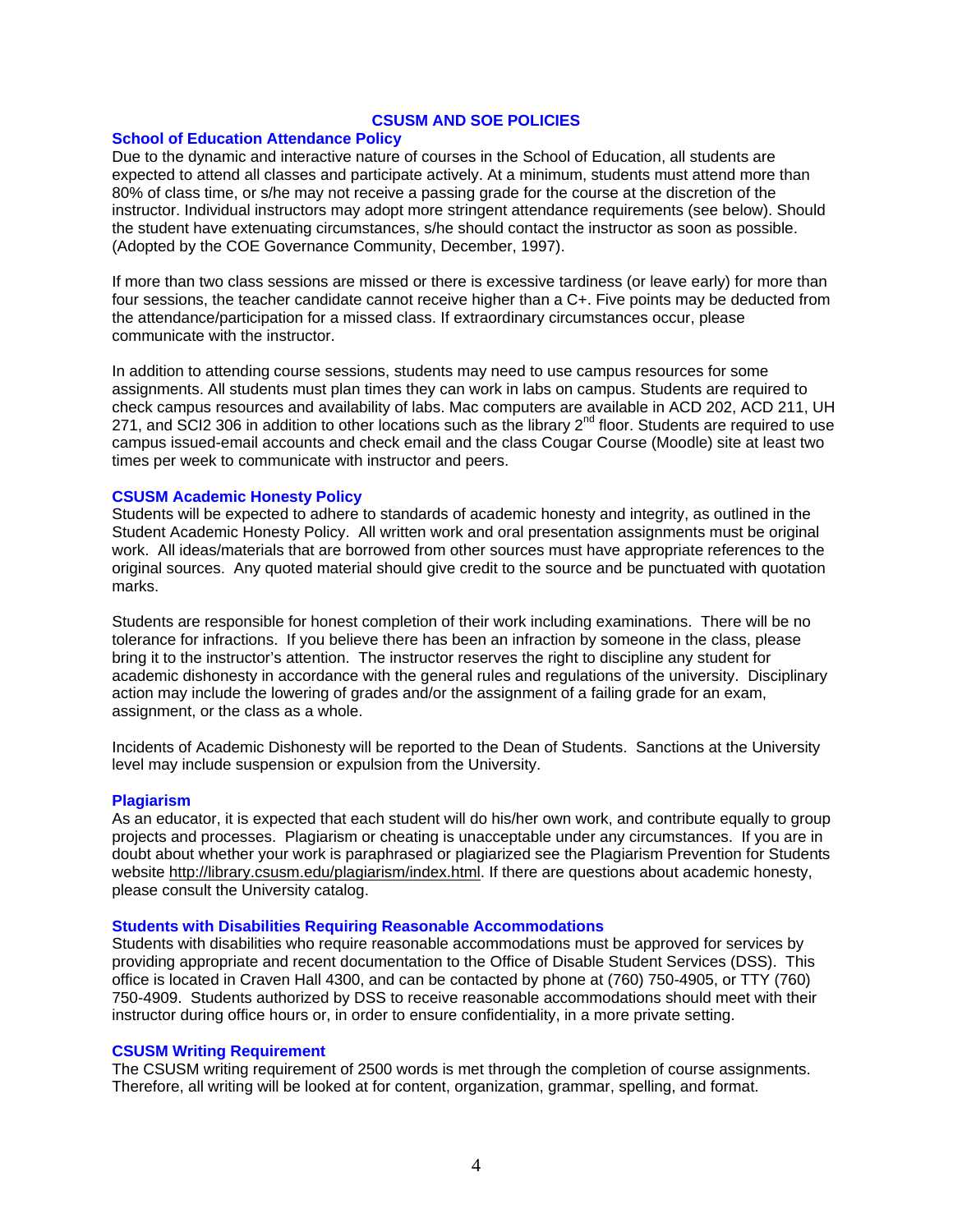If needed, it is suggested that you make an appointment with the Writing Center (http://www.csusm.edu/writing\_center/) to seek help with writing skills before submitting your written assignments.

# **ASSIGNMENTS, GRADING, AND DUE DATES**

# **Assignments and Requirements**

The following is a list of course assignments with a brief description of each.

| No                      | <b>Assignment</b>                                                         | <b>Description</b>                                              | Pts             | <b>Due</b>       |
|-------------------------|---------------------------------------------------------------------------|-----------------------------------------------------------------|-----------------|------------------|
| $\overline{A}$          | Professional                                                              | Join ISTE and access resources for teaching and learning        | <b>NA</b>       | 6/6              |
|                         | memberships                                                               | through effective use of technology.                            |                 |                  |
| $\mathbf{1}$            | Introduction                                                              | Post a self-introduction on the class discussion forum.         |                 | 6/6              |
|                         |                                                                           | Respond to peers' postings. This is for community building.     |                 |                  |
| $\overline{2}$          | Students reflect on course readings related to NETS and<br>Journal blog & |                                                                 | 32              | varies           |
|                         | comments                                                                  | current issues in educational technology. Students maintain     |                 |                  |
|                         |                                                                           | professional blogs, demonstrate the ability to contribute to    |                 |                  |
|                         |                                                                           | online discussions, and apply Netiquette in the process.        |                 |                  |
| 3                       | Through use of a web-based resource/tool, students will<br>Internet       |                                                                 | 10              | 6/15             |
|                         | Resources                                                                 | organize and manage online resources for projects and share     |                 |                  |
|                         |                                                                           | with others. The assignment requires evaluation and review of   |                 |                  |
|                         |                                                                           | educational web sites and reflection on classroom use.          |                 |                  |
| $\overline{\mathbf{4}}$ | Google Earth                                                              | Students use Google Earth to create a customized tour of a      | 10              | 6/15             |
|                         |                                                                           | curricular topic.                                               |                 |                  |
| 5                       | Digital                                                                   | Students explore issues concerning identity safety, cyber       | 10              | 6/22             |
|                         | citizenship                                                               | bullying, cyber predators, piracy, copyright, fair use, and     |                 |                  |
|                         |                                                                           | plagiarism. They will become knowledgeable about digital        |                 |                  |
|                         |                                                                           | citizenship featured in NETS.T Standard IV.                     |                 |                  |
| $6\phantom{1}$          | Social                                                                    | Through use of a Web2.0 tool, students will organize and        | 8               | 6/22             |
|                         | <b>Bookmarks</b>                                                          | manage online resources for projects and share with others.     |                 |                  |
| $\overline{7}$          | <b>NETS &amp; TPE</b>                                                     | Students reflect on NETS and select course artifacts to show    | 20              | draft 6/22       |
|                         | 14                                                                        | evidence for meeting TPE 14, which is based on NETS.T.          |                 | final $7/6$      |
| 8                       | <b>Video Project</b>                                                      | Working in groups of 3 or 4, students produce a video for       | $\overline{30}$ | 6/29             |
|                         |                                                                           | classroom use. Students will learn how to use digital video     |                 |                  |
|                         |                                                                           | cameras, edit video clips, and prepare a project for sharing    |                 |                  |
|                         |                                                                           | electronically. Final editing will be completed individually in |                 |                  |
|                         |                                                                           | order to ensure each student has learned the process.           |                 |                  |
| 9                       | Personal                                                                  | Students use Web 2.0 tools to build a personal learning         | 15              | 6/29             |
|                         | Learning                                                                  | network and engage in collaborative learning and professional   |                 |                  |
|                         | <b>Network</b>                                                            | growth.                                                         |                 |                  |
| 10                      | Technology of                                                             | Students choose a technology tool to explore and consider its   | 10              | 7/6              |
|                         | choice                                                                    | educational value.                                              |                 |                  |
| 11                      | Google Forms                                                              | Students create Google Forms to collect data and use            | 10              | 7/6              |
|                         | / Spreadsheets                                                            | spreadsheets and charts to organize and present information.    |                 |                  |
| 12                      | <b>Tracking Sheet</b>                                                     | Planning and organizing documents to prepare electronic         | 5               | $\overline{7/6}$ |
|                         |                                                                           | portfolio. Files are matched to the NETS under TPE 14 and       |                 |                  |
|                         |                                                                           | documentation of file naming and organizing is required.        |                 |                  |
| 13                      | Attendance &                                                              | Students show a positive disposition toward teaching and        | 20              | 7/6              |
|                         | dispositions                                                              | learning. They should help each other and create a positive     |                 |                  |
|                         |                                                                           | classroom environment for everyone. This means having a         |                 |                  |
|                         |                                                                           | positive attitude in class, being on time and actively engaged  |                 |                  |
|                         |                                                                           | in discussions and activities both in class and online.         |                 |                  |
|                         |                                                                           | <b>Total Points</b>                                             | 185             |                  |

Detailed information is provided on the class Moodle site. Please note that modifications may occur at the discretion of the instructor. In addition to the assignments described below, performance assessment will be on student's cooperation and flexibility in response to unforeseen challenges and student's ability to perform tasks using a variety of technology tools.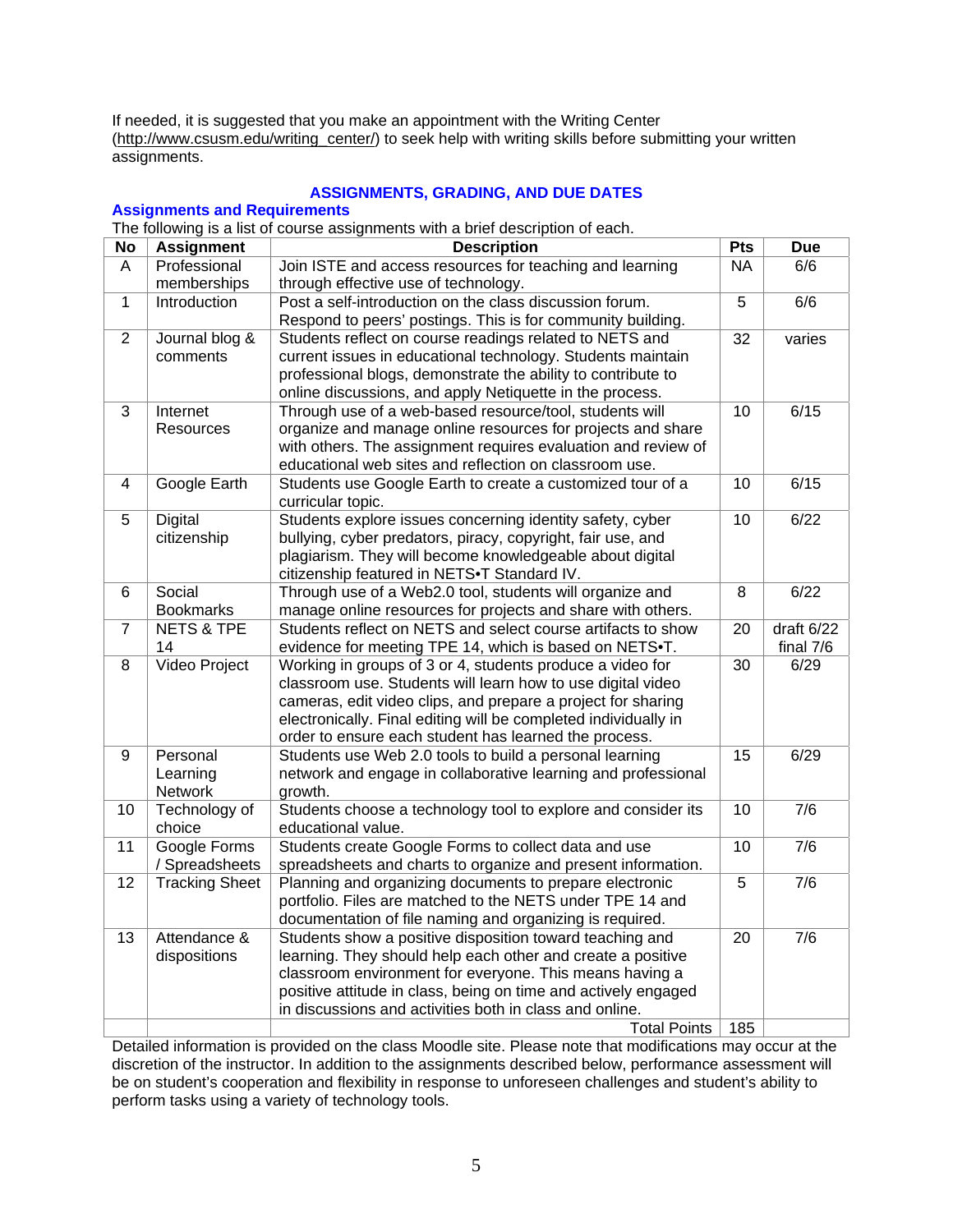All assignments, requirements, due dates and scoring rubrics will be available through the class Moodle and/or blog. You are responsible to track your grades and progress in the course. In order to successfully complete this course, all assignments must be completed at an acceptable level noted on assignment directions and rubrics. All assignments are due by 11pm on the due date. Late assignments may be penalized by a deduction in points. After one week, late assignments may receive no credit. If extraordinary circumstances occur, please contact the instructor.

# **Criteria for Grading Assignments**

- great insight and application, and excellent writing. **90-100%:** Outstanding work on assignment, excellent syntheses of information and experiences,
- **80-89%:** Completion of assignment in good form with good syntheses and application of information and experiences; writing is good.
- **70-79%:** Completion of assignment, adequate effort, adequate synthesis of information and application of information and experiences, writing is adequate.
- **60-69%:** Incomplete assignment, inadequate effort and synthesis of information, writing is less than adequate.

# **Course Grades**

Final grades are calculated on the standard of:

| A: 93% - 100%    | A-: 90% - 93% | B+: 87% - 89% | B: 84% - 86%  |
|------------------|---------------|---------------|---------------|
| B-: 80% - 83%    | C+: 77% - 79% | C: 74% - 76%  | C-: 70% - 73% |
| $D: 60\% - 69\%$ | F: below 60   |               |               |
|                  |               |               |               |

Failure to successfully complete this course with a grade of C+ or higher will prohibit a teacher candidate from entering a teaching credential program.

#### **Tentative Schedule**

Please note that modifications may occur at the discretion of the instructor.

| <b>Session</b>                 | <b>Topics</b>                                                                                                                                                                                             | <b>Assignments</b>                                                                                                                                                                                                           |
|--------------------------------|-----------------------------------------------------------------------------------------------------------------------------------------------------------------------------------------------------------|------------------------------------------------------------------------------------------------------------------------------------------------------------------------------------------------------------------------------|
| 6/4<br>&<br>6/6                | • Course intro, community building, & norms<br>• Web 2.0: Blogs, RSS feeds, Twitter<br>• Critical review of Internet resources<br>• Technology of choice<br>• Unpacking NETS and TPE 14<br>• Google Earth | • Register ISTE & submit screen capture<br>• Post a self-introduction on Moodle forum<br>• Respond to peers' self-introductions<br>• Read articles 1&2 and post reading<br>reflections 1&2 on blog                           |
| 6/11<br>&<br>6/13              | • Digital citizenship<br>• Podcasts<br>• iVIE review<br>• TPE 14 portfolio on Taskstream<br>• Social learning--Diigo, Ning & Edmodo<br>• Technology presentations 1-4                                     | • Read articles 3&4 and post reading<br>reflections 3&4 on blog<br>• Read and comment peers' blogs<br>• Submit Internet resources<br>• Submit Google Earth tour                                                              |
| 6/18<br>&<br>6/20              | • Educational use of video<br>• Video project: Planning<br>• iMovie (bring headset)<br>• Video project: Filming<br>• Video project: Editing (bring headset)<br>• Technology presentations 5-6             | • Read articles 5&6 and post reading<br>reflections 5&6 on blog<br>• Read and comment peers' blogs<br>• Submit digital citizenship assignment<br>• Submit social bookmarks (Diigo)<br>• Draft TPE 14 portfolio on Taskstream |
| 6/25<br>8 <sub>o</sub><br>6/27 | • Video project: Editing (bring headset)<br>• Tracking sheet<br>• Google Forms and Spreadsheets<br>• Personal learning network<br>• Technology presentations 7-8                                          | • Read articles 7&8 and post reading<br>reflections 7&8 on blog<br>• Read and comment peers' blogs<br>• Submit video project<br>• Submit PLN reflection                                                                      |
| 7/2                            | • TPE14 and Taskstream<br>• Video showcase                                                                                                                                                                | • Submit Google Form/spreadsheets<br>· Submit technology review                                                                                                                                                              |